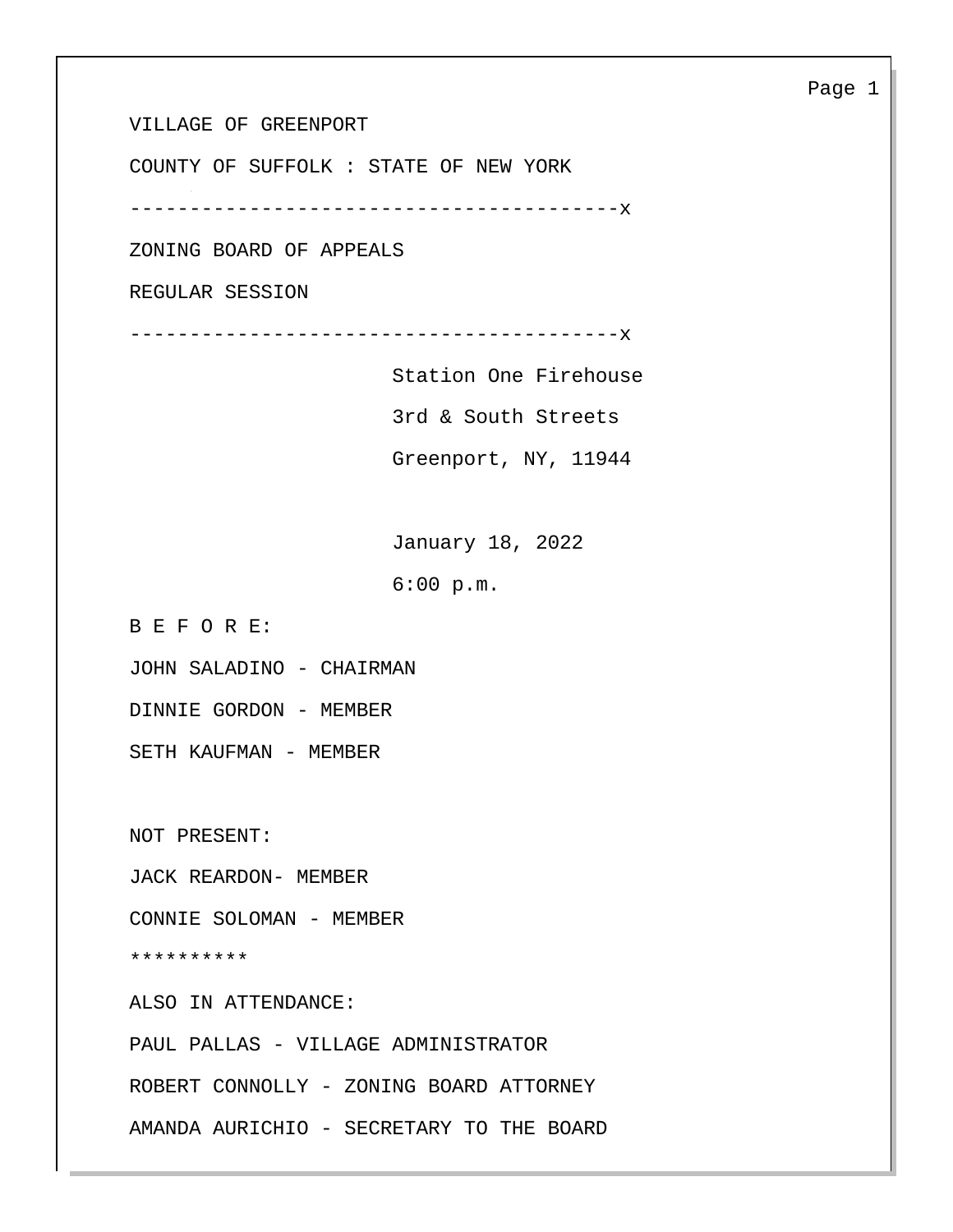1 (\*The meeting was called to order at 6 p.m.\*) 2 CHAIRMAN SALADINO: Good evening, folks. 3 This is the Village of Greenport Zoning Board of 4 Appeals Regular Meeting. Tonight is what you see 5 is what you get. We have two members absent, so. 6 Item No. 1 is motion to accept the minutes 7 of the December 21st, 2021 Zoning Board of 8 Appeals meeting. So moved. 9 MEMBER GORDON: Second. 10 CHAIRMAN SALADINO: All in favor? 11 MEMBER GORDON: Aye. 12 MEMBER KAUFMAN: Aye. 13 CHAIRMAN SALADINO: And I'll vote aye. 14 (December 21, 2021 Minutes Accepted - 15 VOTE: 3/0/0/2 - Not Present: Member Reardon & 16 Member Soloman). 17 Item No. 2 is a motion to approve the 18 minutes of the November 16th, 2021 Zoning Board 19 of Appeals meeting. So moved. 20 MEMBER KAUFMAN: Second. 21 CHAIRMAN SALADINO: All in favor? 22 MEMBER KAUFMAN: Aye. 23 MEMBER GORDON: Aye. 24 CHAIRMAN SALADINO: And I'll vote aye. 25 (November 16, 2021 Minutes Approved -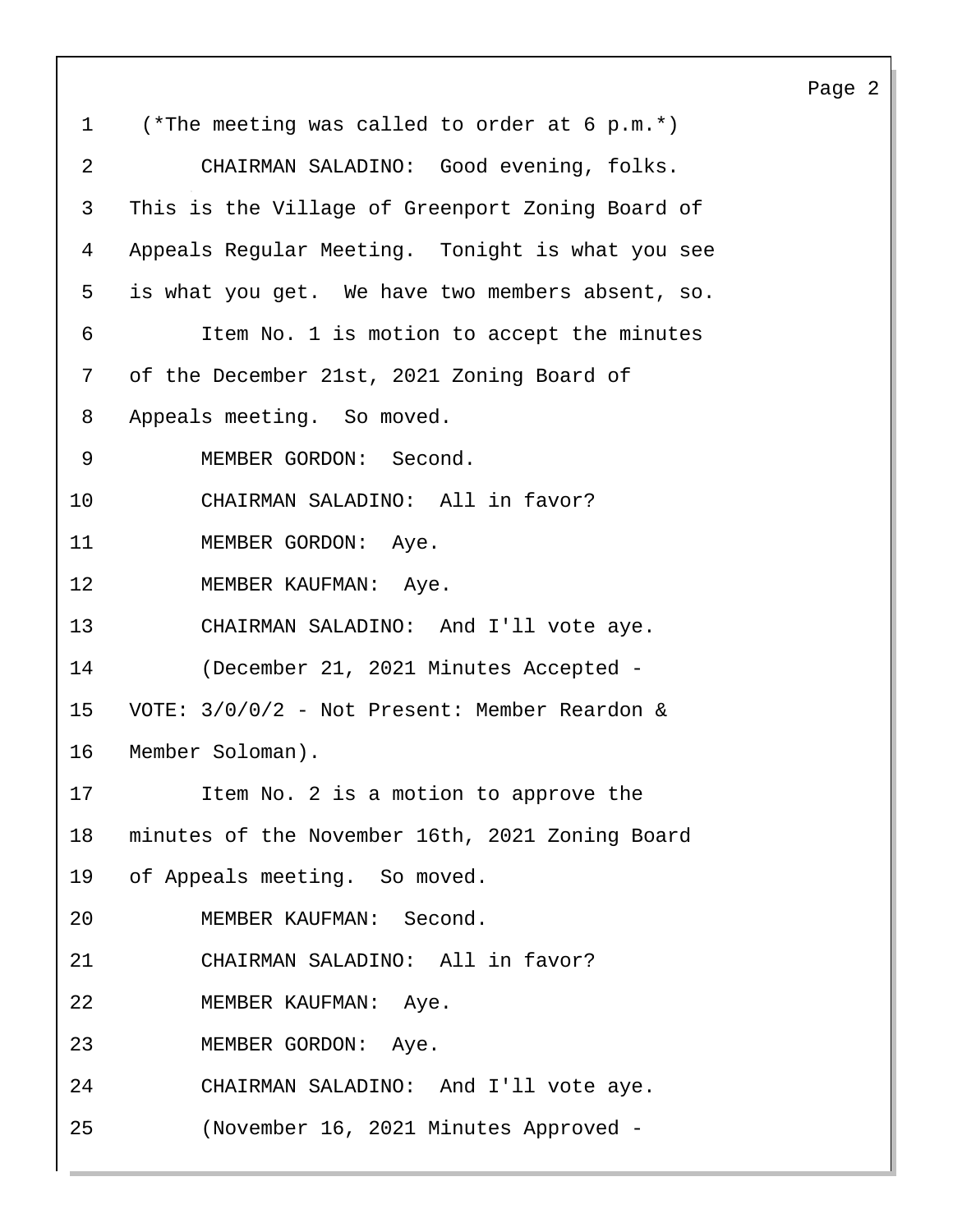1 VOTE: 3/0/0/2 - Not Present: Member Reardon & 2 Member Soloman). 3 Item No. 3 is a motion to schedule the next 4 Zoning Board of Appeals meeting for February 5 15th, 2022 at 6 p.m. at Station One Firehouse, 6 Third and South Streets, Greenport, New York, 7 11944. So moved. 8 MEMBER KAUFMAN: Second. 9 CHAIRMAN SALADINO: All in favor? 10 MEMBER KAUFMAN: Aye. 11 MEMBER GORDON: Aye. 12 CHAIRMAN SALADINO: And I'll vote aye. 13 (February 15th, 2022 ZBA Meeting Scheduled 14 - VOTE: 3/0/0/2 - Not Present: Member Reardon & 15 Member Soloman). 16 Item No. 4 - 148 Bay Avenue: It's a motion 17 to accept the Findings and Determinations for 18 Jenna and Donald Williams. Their property is 19 located in the R-2 (One and Two-Family) District 20 and is located in the Historic District. 21 The Suffolk County Tax Map No. 1001-5.-2-15.. 22 We got these a couple or three days ago, I 23 guess; I'm not sure that when we got them. If 24 the members are comfortable -- 25 MEMBER KAUFMAN: Yeah.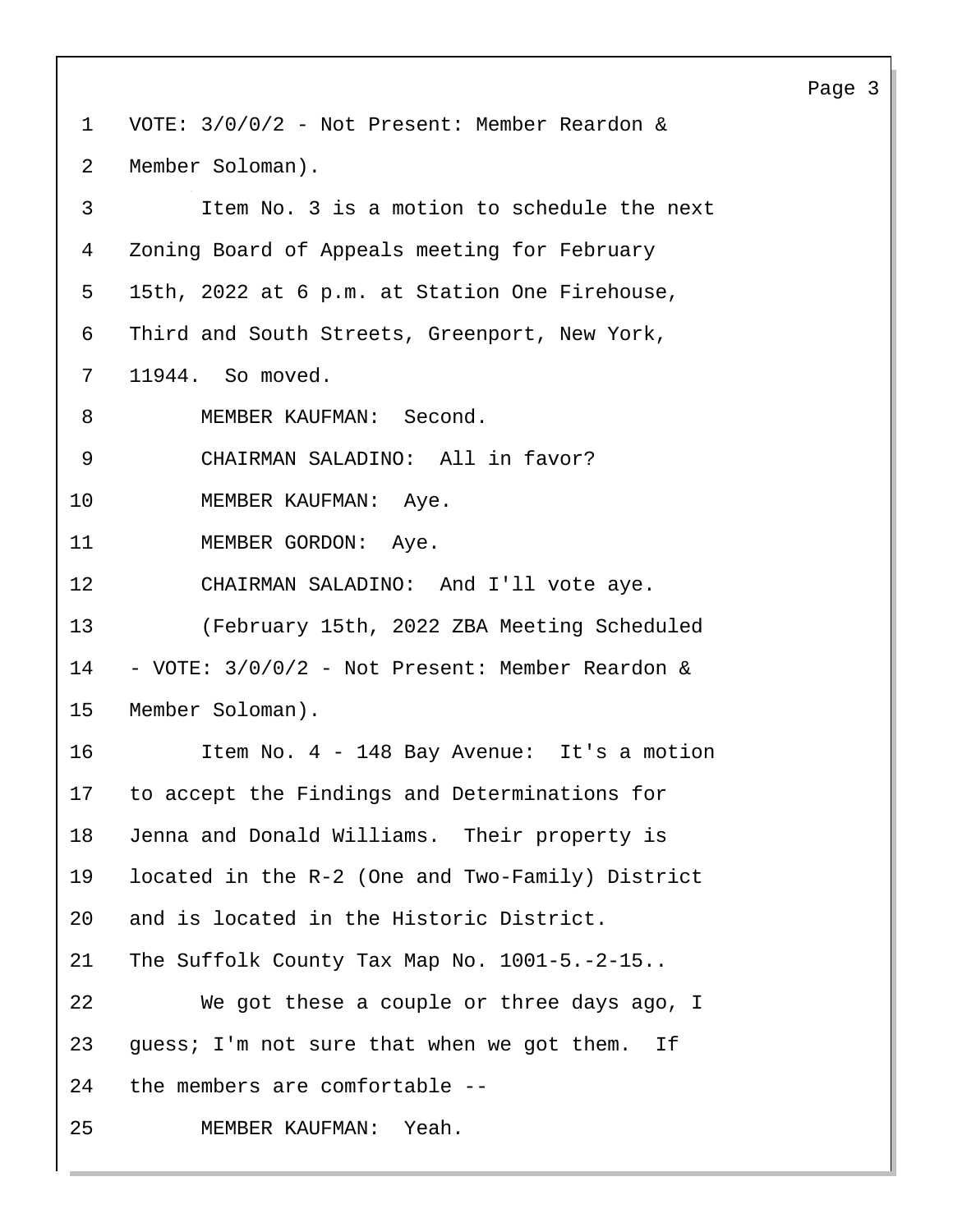1 MEMBER GORDON: Yeah, I'm comfortable. But 2 I didn't -- I picked up materials on Friday, they 3 weren't there. So, are they available to us now? 4 CHAIRMAN SALADINO: Uh -- 5 MEMBER GORDON: Or maybe -- maybe they came 6 after I was there, but I was there at two in the 7 afternoon Friday. 8 CHAIRMAN SALADINO: I think -- I think they 9 might have came like later that afternoon, I'm 10 not sure when. We have a -- we can -- do we have 11 a copy of the findings for Diana? Would you like 12 to -- if you're comfortable with reading them 13 now? 14 MEMBER GORDON: Yes, yes. But I am 15 prepared to vote because I'm sure they're fine. 16 But I -- you know, it was a long weekend. 17 CHAIRMAN SALADINO: (Indiscernible). 18 (Laughter). 19 ADMINISTRATOR PALLAS: We don't have an 20 extra copy. 21 CHAIRMAN SALADINO: Maybe your copy she 22 could just read them while the applicant -- 23 MEMBER GORDON: Are they in my box? 24 ROBERT CONNOLLY: I e-mailed them to you, 25 unless I have the wrong e-mail address for you.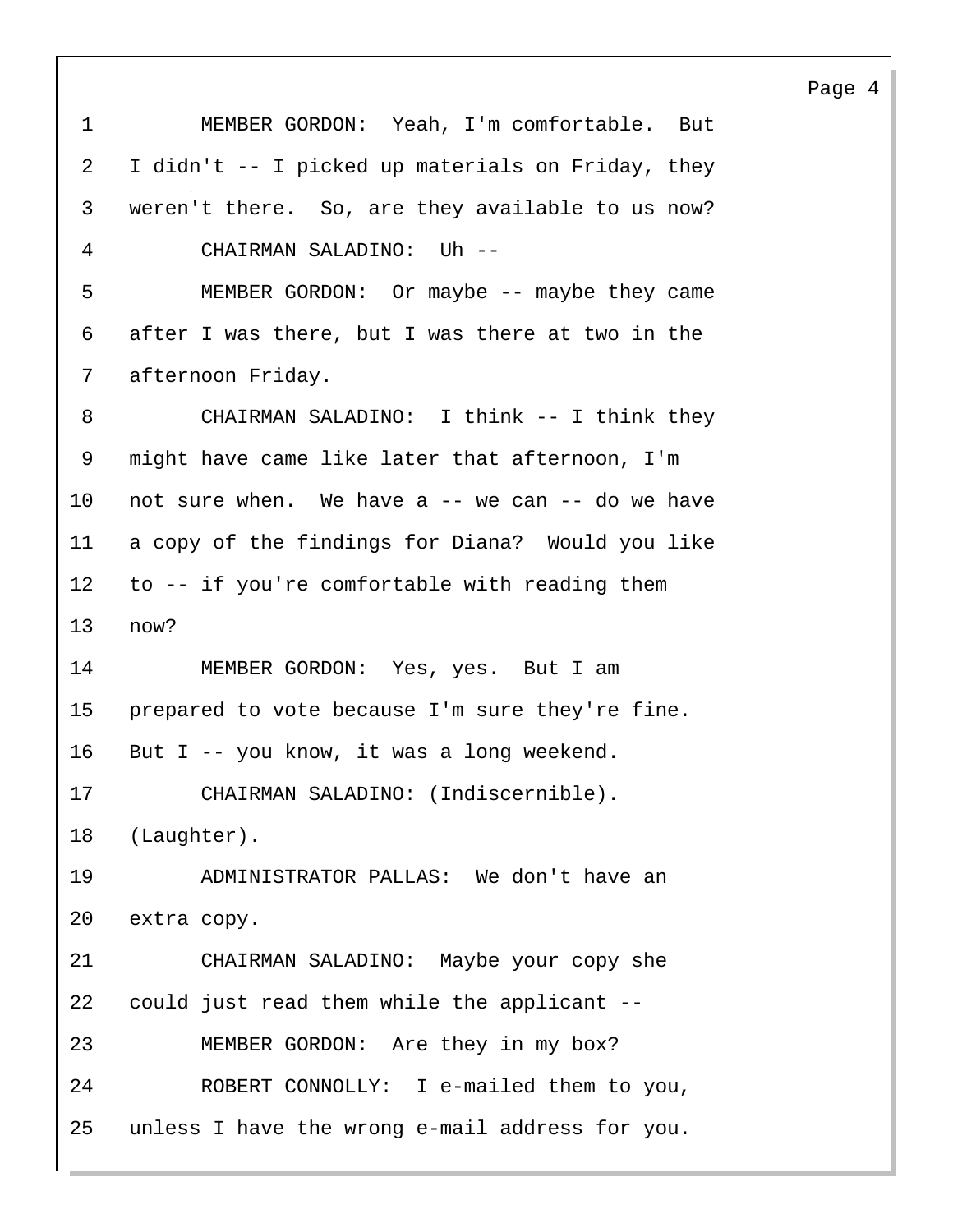1 MEMBER KAUFMAN: Yeah, I got them by 2 e-mail. 3 MEMBER GORDON: Yeah? Okay. All right, 4 it's my fault. 5 CHAIRMAN SALADINO: Just give us all a 6 dollar and you're absolved. 7 (\*Laughter\*) 8 Should we -- can we just peruse your copy? 9 Could Diana just peruse your copy and we'll just 10 hold this vote until after we take up the next 11 agenda item? 12 (\*Administrator Pallas handed said 13 Copy to Member Gordon\*) 14 CHAIRMAN SALADINO: All right, the next 15 agenda item is (Item No. 5) 145 Central Avenue: 16 It's a motion to accept the application, schedule 17 a public hearing and arrange a site visit for the 18 application of Tom Innamorato -- am I getting 19 that right? 20 MR. SIDOR: That's right. 21 CHAIRMAN SALADINO: For the property 22 located at 145 Central Avenue, Greenport, NY, 23 11944. The property is located in the R-2 (One 24 and Two-Family) District and is located in the 25 Historic District. This property requires an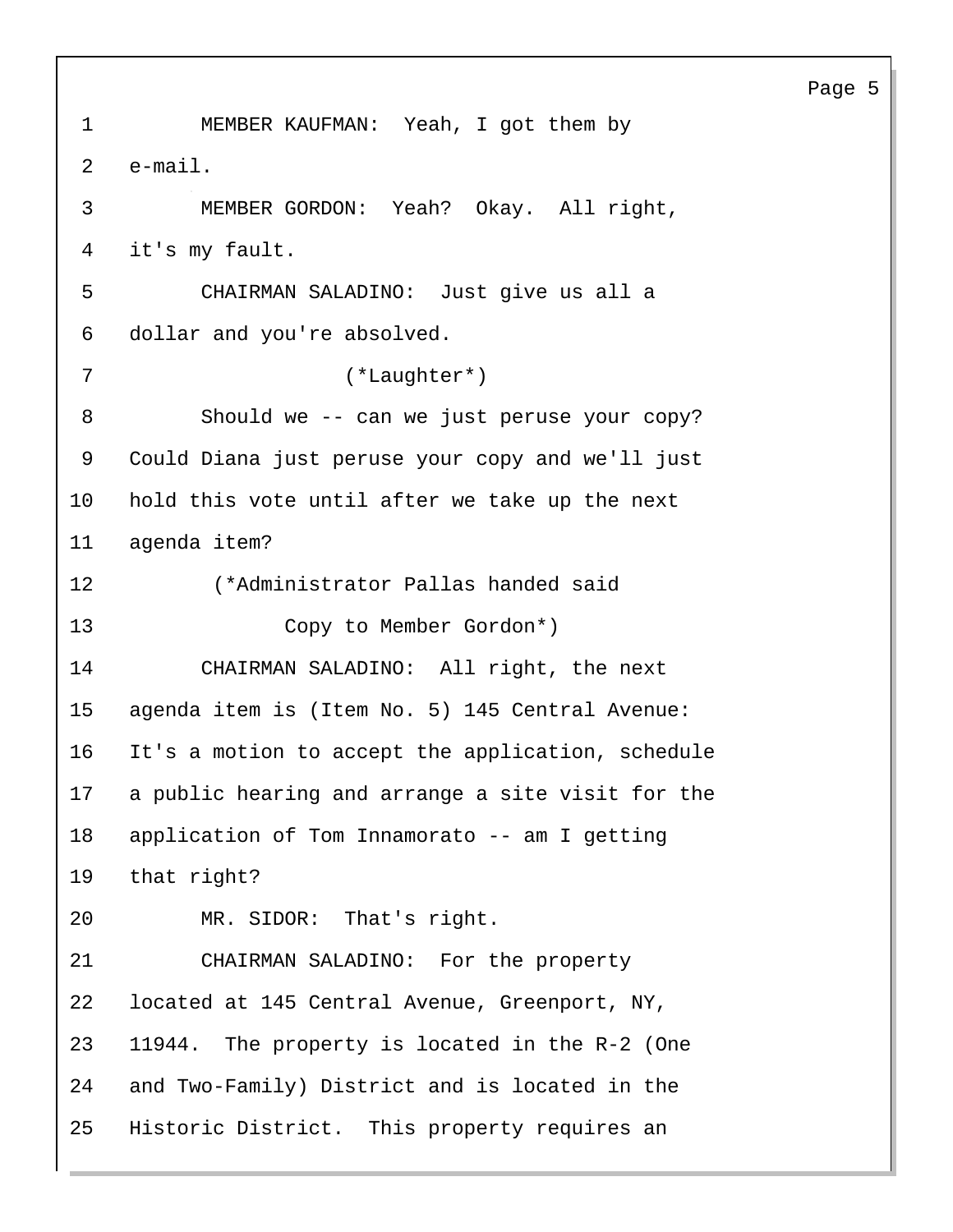| $\mathbf 1$    | area variance. The Suffolk County Tax Map is     |
|----------------|--------------------------------------------------|
| $\overline{2}$ | 1001-5.-2-2. We have the Notice of Disapproval.  |
| 3              | Is the applicant here?                           |
| 4              | MR. SIDOR: Yep.                                  |
| 5              | CHAIRMAN SALADINO: Name and address for          |
| 6              | the stenographer.                                |
| 7              | MR. SIDOR: My name is Ryan Sidor                 |
| 8              | representing Robert I. Brown, Architect P.C. at  |
| 9              | 205 Bay Avenue, Greenport.                       |
| 10             | CHAIRMAN SALADINO: You want to tell us           |
| 11             | your story?                                      |
| 12             | MR. SIDOR: Sure. So, we're putting a             |
| 13             | second floor on the house and so we're doing a   |
| 14             | front yard setback, a variance. And we are       |
| 15             | demolishing two add-on wings, one-story wings in |
| 16             | the back and making a solid 15-foot addition on  |
| 17             | the back, and that triggers the side yard        |
| 18             | setback.                                         |
| 19             | We're building within the existing               |
| 20             | envelope; we're not going any wider or any far   |
| 21             | out, we're just going up.                        |
| 22             | MEMBER GORDON: I have a question.                |
| 23             | MR. SIDOR: Yes.                                  |
| 24             | MEMBER GORDON: The front yard setback,           |
| 25             | does -- isn't it a preexisting, non-conforming   |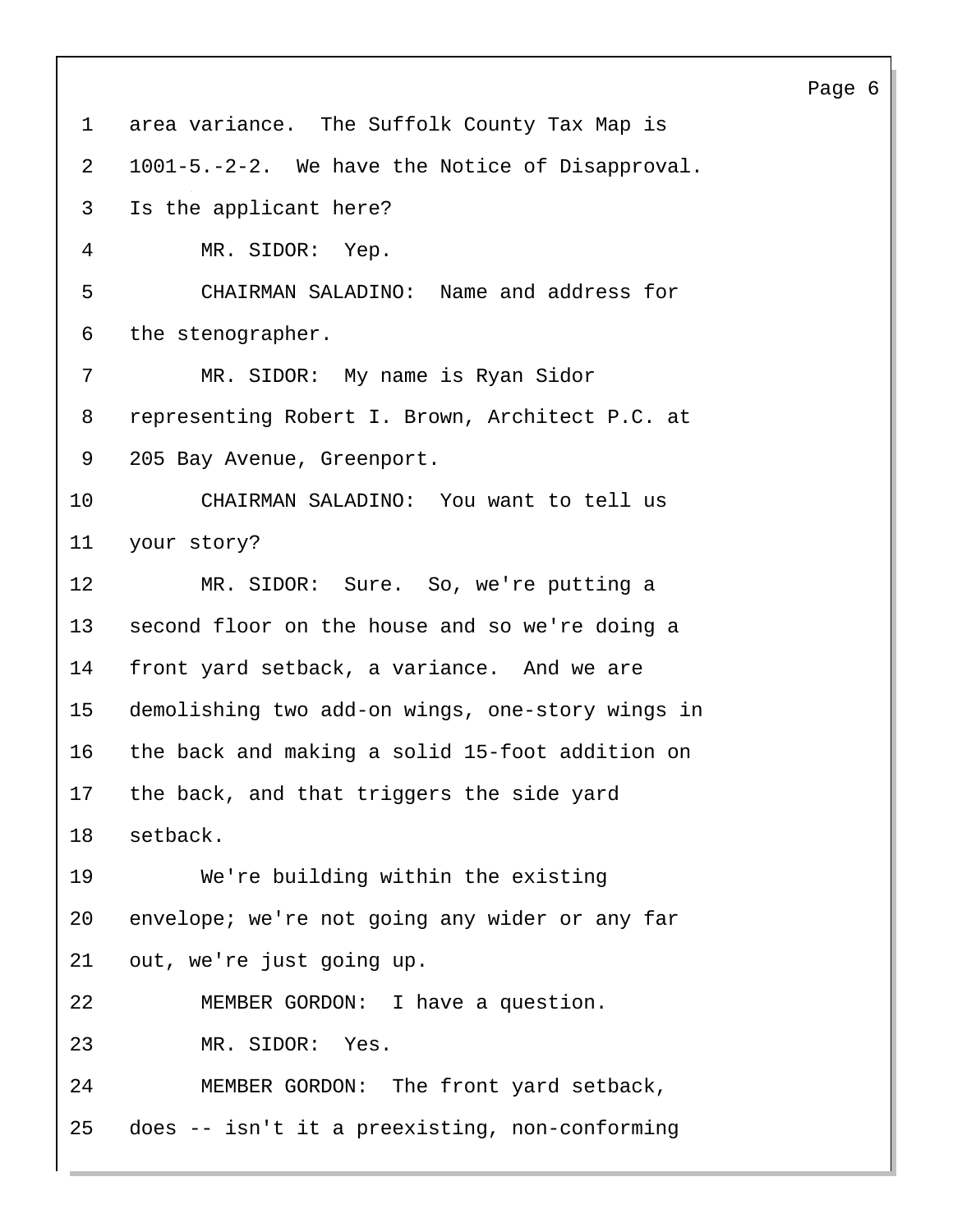1 house?

| $\overline{2}$ | MR. SIDOR: It is. We're doing work on the            |
|----------------|------------------------------------------------------|
| 3              | second floor and that is the use variance.           |
| 4              | MEMBER GORDON: And the work on the second            |
| 5              | floor has an effect on the front yard setback?       |
| 6              | MR. SIDOR: No, it's the exact same.                  |
| 7              | MEMBER GORDON: I just don't really see why           |
| 8              | a variance is needed. If it was -- for the front     |
| 9              | yard setback it was a preexisting non-conforming.    |
| 10             | But, keep in mind their issue.                       |
| 11             | I also just wanted to understand the part            |
| 12             | the $--$ the notice $--$ part of the notice was $--$ |
| 13             | no, on the application, there's some information     |
| 14             | missing, but maybe it doesn't matter.                |
| 15             | MR. SIDOR: Yeah, sorry. We just filled               |
| 16             | that out today and got it over to the department.    |
| 17             | MEMBER GORDON: Oh, you got to it. Okay,              |
| 18             | fine. I had noticed it.                              |
| 19             | MR. SIDOR: That was my mistake. I had                |
| 20             | submitted the ZBA and the Building Department at     |
| 21             | the same time and forgot to fill in the official     |
| 22             | date on the notification.                            |
| 23             | MEMBER GORDON: Okay. All right, thank                |
| 24             | you.                                                 |
| 25             | CHAIRMAN SALADINO: Seth, you have any                |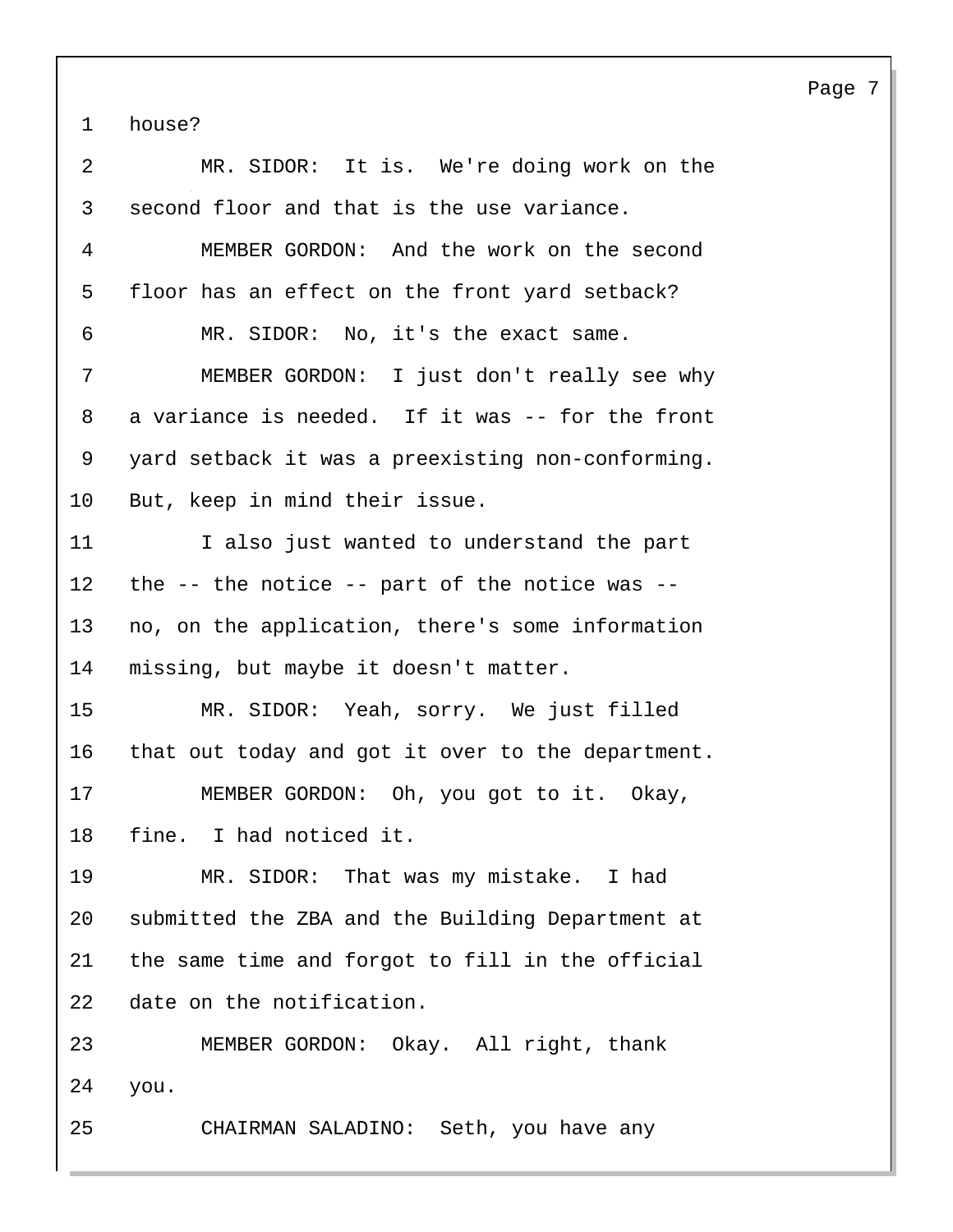1 questions?

| $\overline{2}$ | MEMBER KAUFMAN: It just seems like you're         |
|----------------|---------------------------------------------------|
| 3              | just changing the height of the building and      |
| 4              | actually reducing the footprint, right?           |
| 5              | MR. SIDOR: We are. Yes, the square                |
| 6              | footage is actually shrinking.                    |
| 7              | MEMBER KAUFMAN: Yeah. But no changes in           |
| 8              | the front other than height?                      |
| 9              | MR. SIDOR: Other than height? No.                 |
| 10             | CHAIRMAN SALADINO: This is a two-family           |
| 11             | house now?                                        |
| 12             | MR. SIDOR: It is two-family, yep.                 |
| 13             | MEMBER GORDON: And it will remain two             |
| 14             | family $--$                                       |
| 15             | MR. SIDOR: It will, yes.                          |
|                |                                                   |
| 16             | MEMBER GORDON: -- from what the pictures          |
| 17             | show.                                             |
| 18             | CHAIRMAN SALADINO: We can get into -- we          |
| 19             | can get into some of the other stuff at the       |
| 20             | public hearing, but right now we just -- we're    |
| 21             | going to accept the application.                  |
| 22             | MEMBER GORDON: Yeah, I think it's fine.           |
| 23             | CHAIRMAN SALADINO: I think we're going to         |
| 24             | -- I'm going to make a motion that we accept this |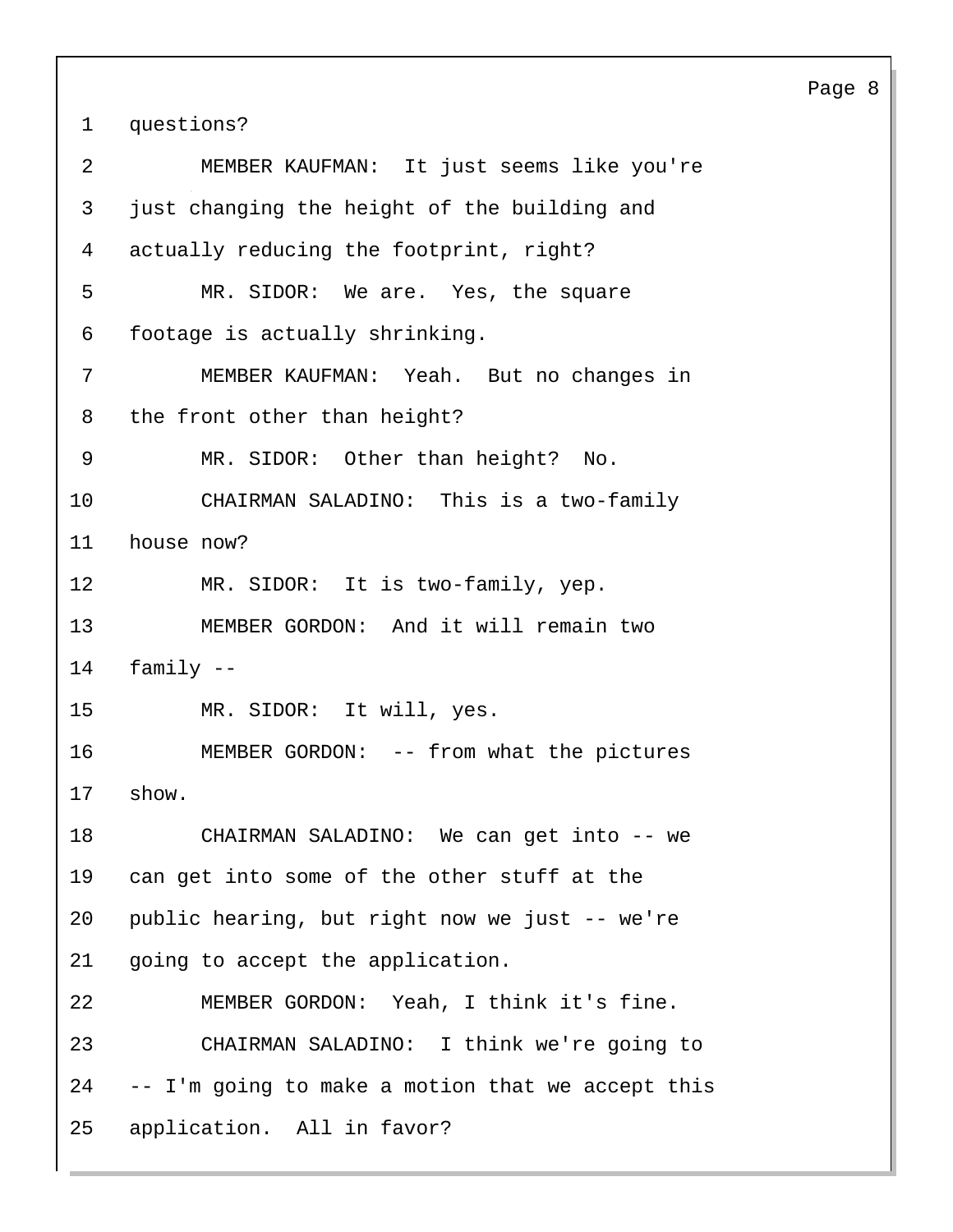1 MEMBER KAUFMAN: Aye. 2 MEMBER GORDON: Aye. 3 CHAIRMAN SALADINO: And I'll vote aye. 4 (Application Accepted - VOTE: 3/0/0/2 - 5 Not Present: Member Reardon & MemberSoloman). 6 CHAIRMAN SALADINO: We're going to set a 7 public hearing for February 15th. 8 MR. SIDOR: Yep. 9 CHAIRMAN SALADINO: At six o'clock; we set 10 them all at 6 o'clock. 11 MR. SIDOR: Yeah. 12 CHAIRMAN SALADINO: And we're -- I'm 13 guessing we want to do a site visit? 14 MEMBER KAUFMAN: Yeah. 15 CHAIRMAN SALADINO: We're going to want to 16 do a site visit. I'm not sure what time it gets 17 dark in February. 18 MEMBER GORDON: Well, a month from now it 19 will be fine at five. Not later than five. 20 CHAIRMAN SALADINO: I don't know. 21 MR. SIDOR: (Laughter). 22 CHAIRMAN SALADINO: But we'll set it for -- 23 we'll set the site inspection for five o'clock. 24 We would ask you that whatever you're going to do 25 with the footprint, just stake it out.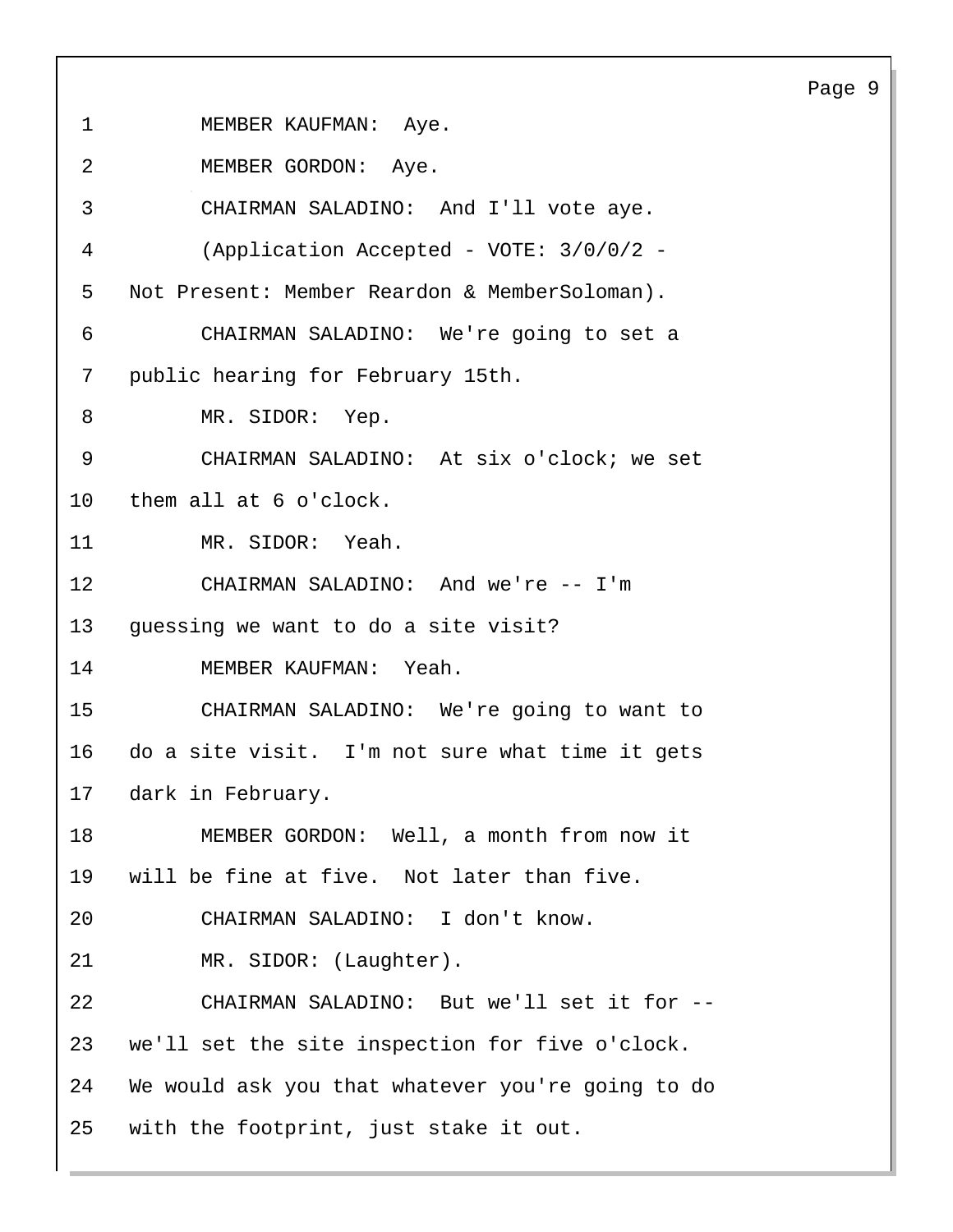1 MR. SIDOR: Okay. 2 CHAIRMAN SALADINO: Get somebody, either 3 the applicant or somebody from your office to be 4 there -- 5 MR. SIDOR: Yep. 6 CHAIRMAN SALADINO: -- to explain to us 7 what's going on. And -- 8 MR. SIDOR: And that's also on the 15th? 9 CHAIRMAN SALADINO: Yeah. 10 MR. SIDOR: Okay. 11 CHAIRMAN SALADINO: The site inspection 12 will be the same day as the public hearing. 13 MEMBER KAUFMAN: At five and then here it's 14 at 6. 15 MR. SIDOR: Gotcha. Okay. 16 CHAIRMAN SALADINO: And other than that -- 17 other than that, I think that's it, right? 18 MEMBER GORDON: Uh-huh. 19 CHAIRMAN SALADINO: Okay. See you on -- 20 again, I've got to look; on February 15th. 21 MR. SIDOR: Yep. Thank you. 22 CHAIRMAN SALADINO: Sure. 23 Going back to Item No. 4; we made the 24 motion, it was seconded. Are we prepared to vote 25 on 148 Bay Avenue?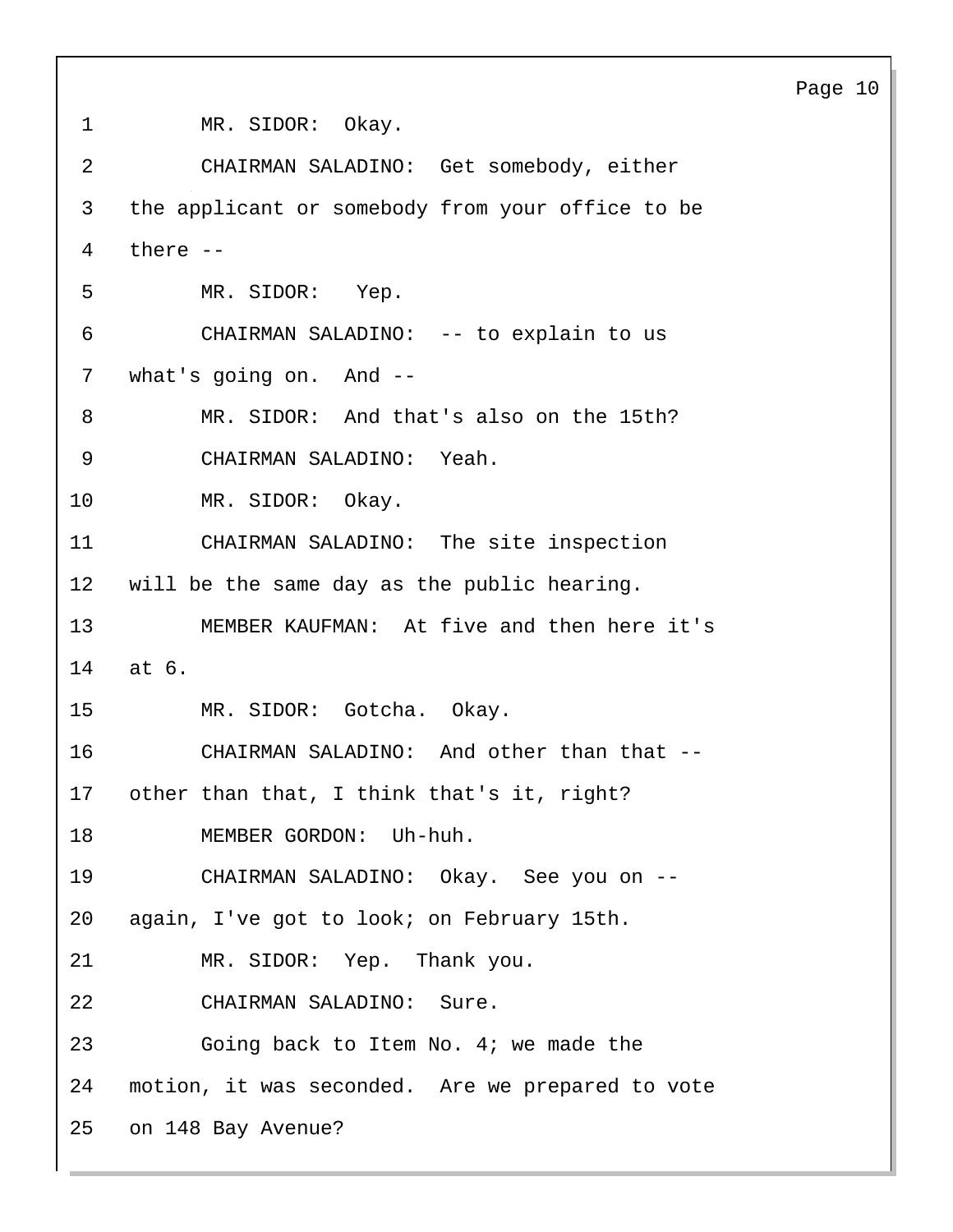| $\mathbf 1$ | MEMBER GORDON: Yes.                              |
|-------------|--------------------------------------------------|
| 2           | CHAIRMAN SALADINO: All in favor to accept        |
| 3           | these findings?                                  |
| 4           | MEMBER KAUFMAN: Aye.                             |
| 5           | MEMBER GORDON: Aye.                              |
| 6           | CHAIRMAN SALADINO: And I'll vote aye.            |
| 7           | (Findings Accepted - VOTE: 3/0/0/2 -             |
| 8           | Not Present: Member Reardon & Member Soloman).   |
| 9           | Item No. 6 is any other Zoning Board of          |
| 10          | Appeals business that might properly come before |
| 11          | this Board.                                      |
| 12          | (No Response)                                    |
| 13          | Anybody in the audience got something to         |
| 14          | say? No? Okay.                                   |
| 15          | And Item No. 7 is a motion to adjourn.           |
| 16          | So moved.                                        |
| 17          | MEMBER GORDON: Second.                           |
| 18          | MEMBER KAUFMAN: Aye.                             |
| 19          | CHAIRMAN SALADINO: All in favor?                 |
| 20          | MEMBER GORDON: Aye.                              |
| 21          | MEMBER KAUFMAN: Aye.                             |
| 22          | CHAIRMAN SALADINO: And I'll vote aye.            |
| 23          | (*The meeting was adjourned at $6:11$ p.m.*)     |
| 24          |                                                  |
| 25          |                                                  |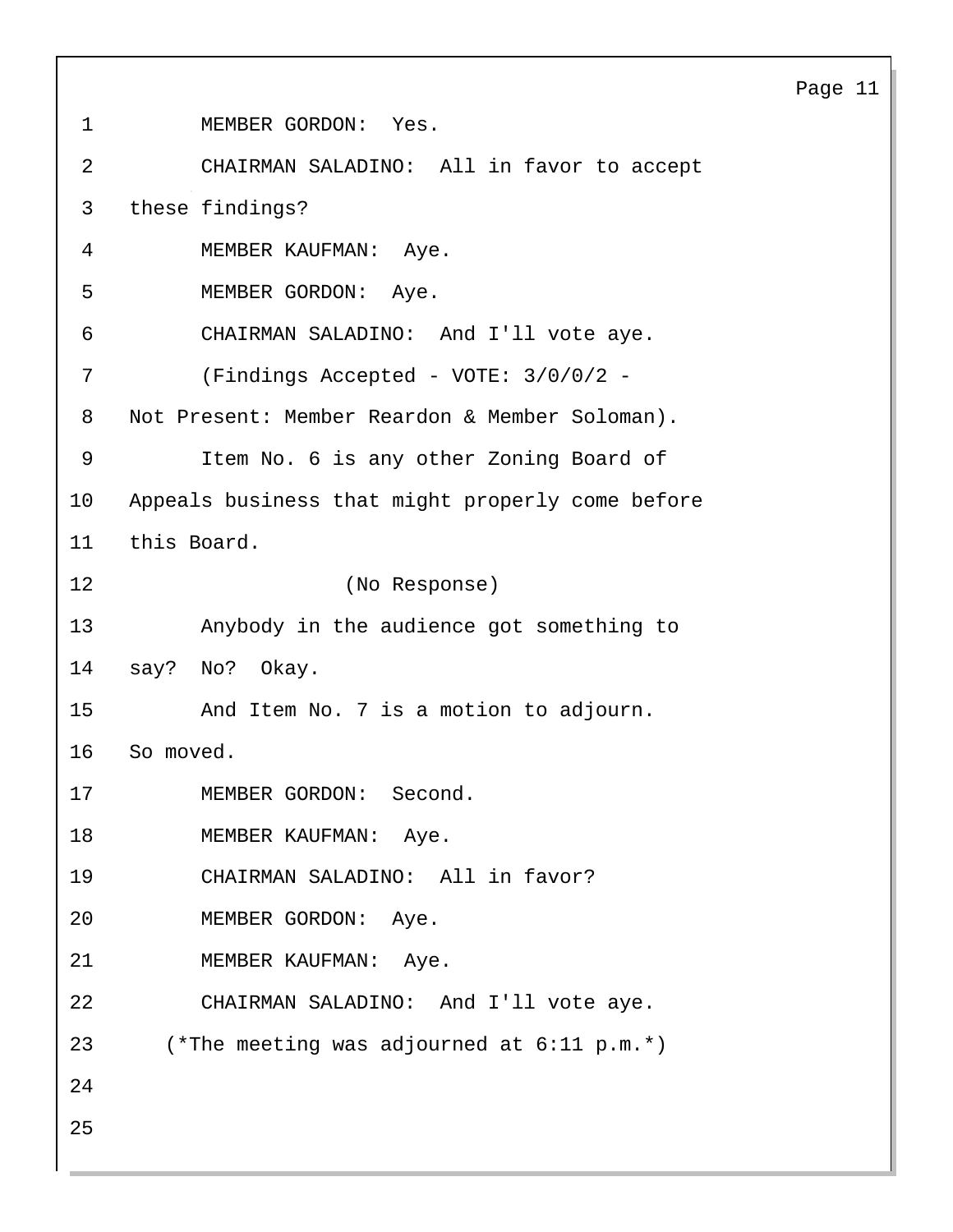| $\mathbf{1}$   | CERTIFICATION                                     |  |  |  |
|----------------|---------------------------------------------------|--|--|--|
| $\overline{2}$ |                                                   |  |  |  |
| 3              | STATE OF NEW YORK )                               |  |  |  |
| 4              | $)$ SS:                                           |  |  |  |
| 5              | COUNTY OF SUFFOLK )                               |  |  |  |
| 6              |                                                   |  |  |  |
| 7              | I, ALISON MAHONEY, a Court Reporter and           |  |  |  |
| 8              | Notary Public for and within the State of New     |  |  |  |
| 9              | York, do hereby certify:                          |  |  |  |
| 10             | THAT, the above and foregoing contains a          |  |  |  |
| 11             | true and correct transcription of the proceedings |  |  |  |
| $12 \,$        | taken on January 18, 2022, at Station One         |  |  |  |
| 13             | Firehouse, Third & South Streets, Greenport, NY   |  |  |  |
| 14             | 11944.                                            |  |  |  |
| 15             | I further certify that I am not related to        |  |  |  |
| 16             | any of the parties to this action by blood or     |  |  |  |
| 17             | marriage, and that I am in no way interested in   |  |  |  |
| 18             | the outcome of this matter.                       |  |  |  |
| 19             | IN WITNESS WHEREOF, I have hereunto set my        |  |  |  |
| 20             | hand this 25th day of January, 2022.              |  |  |  |
| 21             |                                                   |  |  |  |
| 22             |                                                   |  |  |  |
| 23             | Alison Mahoney                                    |  |  |  |
| 24             |                                                   |  |  |  |
| 25             |                                                   |  |  |  |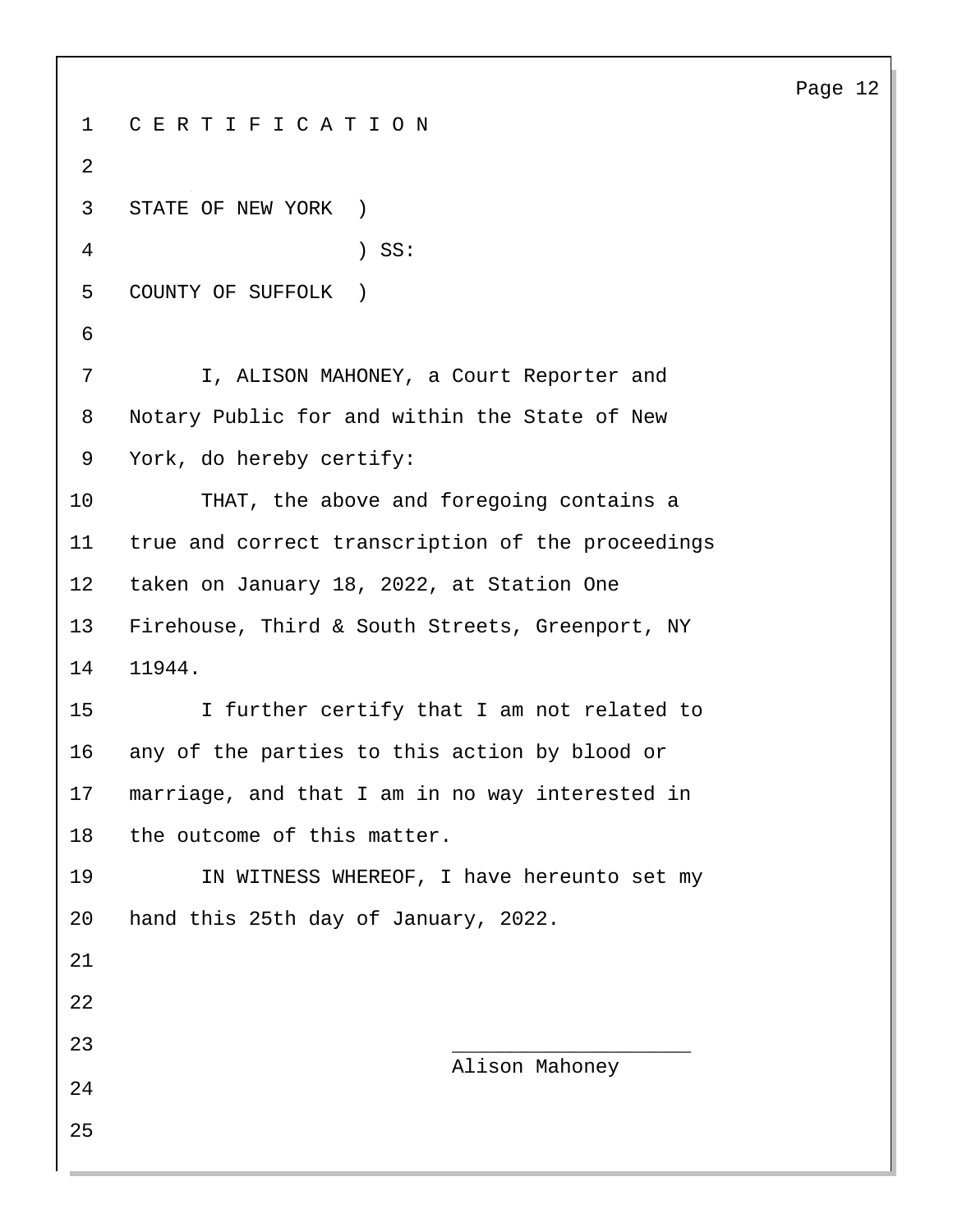| $\mathbf A$               | <b>Bay</b> 3:16 6:9 10:25 | 7:20                      | Friday $4:2,7$            | <b>JACK</b> 1:19               |
|---------------------------|---------------------------|---------------------------|---------------------------|--------------------------------|
| absent 2:5                | <b>blood</b> 12:16        | <b>Determinations</b>     | front 6:14,24 7:5,8       | <b>January</b> 1:11 12:12      |
| absolved 5:6              | <b>Board</b> 1:4,24,25    | 3:17                      | 8:8                       | 12:20                          |
| accept 2:6 3:17           | 2:3,7,18 3:4 11:9         | <b>Diana</b> 4:11 5:9     | further 12:15             | <b>Jenna</b> 3:18              |
| 5:16 8:21,24 11:2         | 11:11                     | <b>DINNIE</b> 1:15        |                           | <b>JOHN</b> 1:14               |
| <b>Accepted 2:14 9:4</b>  | box 4:23                  | Disapproval 6:2           | G                         |                                |
| 11:7                      | Brown 6:8                 | <b>District</b> 3:19,20   | getting 5:18              | $\mathbf K$                    |
| action $12:16$            | <b>building 6:19 7:20</b> | 5:24,25                   | give $5:5$                | <b>KAUFMAN</b> 1:16            |
| add-on 6:15               | 8:3                       | doing 6:13 7:2            | going 6:20,21 8:21        | 2:12,20,22 3:8,10              |
| addition 6:16             | business $11:10$          | dollar 5:6                | 8:23,24 9:6,15,24         | 3:25 5:1 8:2,7 9:1             |
| address 4:25 6:5          |                           | Donald 3:18               | 10:7,23                   | 9:14 10:13 11:4                |
| adjourn $11:15$           | $\mathbf C$               |                           | <b>Good 2:2</b>           | 11:18,21                       |
| adjourned 11:23           | $C$ 12:1,1                | $\bf{E}$                  | Gordon 1:15 2:9,11        | <b>keep</b> 7:10               |
| <b>Administrator</b> 1:23 | called 2:1                | E 1:13,13 12:1            | 2:23 3:11 4:1,5,14        | know 4:16 9:20                 |
| 4:19 5:12                 | <b>Central 5:15,22</b>    | e-mail 4:25 5:2           | 4:23 5:3,13 6:22          | L                              |
| afternoon 4:7,9           | certify 12:9,15           | e-mailed 4:24             | 6:24 7:4,7,17,23          |                                |
| agenda $5:11,15$          | <b>CHAIRMAN</b> 1:14      | effect 7:5                | 8:13,16,22 9:2,18         | <b>Laughter</b> 4:18 5:7       |
| ago 3:22                  | 2:2,10,13,21,24           | either 10:2               | 10:18 11:1,5,17           | 9:21<br><b>located</b> 3:19,20 |
| <b>Alison</b> 12:7,23     | 3:9,12 4:4,8,17,21        | envelope 6:20             | 11:20                     |                                |
| <b>AMANDA</b> 1:25        | 5:5,14,21 6:5,10          | evening 2:2               | <b>Gotcha</b> 10:15       | 5:22,23,24                     |
| Anybody 11:13             | 7:25 8:10,18,23           | exact 7:6                 | Greenport 1:1,9           | $\log 4:16$                    |
| <b>Appeals</b> 1:4 2:4,8  | 9:3,6,9,12,15,20          | existing 6:19             | 2:3 3:6 5:22 6:9          | look 10:20                     |
| 2:19 3:4 11:10            | 9:22 10:2,6,9,11          | explain 10:6              | 12:13                     | M                              |
| applicant $4:226:3$       | 10:16,19,22 11:2          | extra $4:20$              | guess 3:23                | <b>Mahoney</b> 12:7,23         |
| 10:3                      | 11:6,19,22                | $\mathbf{F}$              | guessing 9:13             | making $6:16$                  |
| application $5:16,18$     | changes 8:7               | F 1:13 12:1               | H                         | Map 3:21 6:1                   |
| 7:13 8:21,25 9:4          | changing 8:3              | family 8:14               | <b>hand</b> 12:20         | marriage 12:17                 |
| approve 2:17              | come 11:10                | far $6:20$                | handed 5:12               | materials 4:2                  |
| <b>Approved 2:25</b>      | comfortable 3:24          | fault 5:4                 | hearing $5:178:20$        | matter 7:14 12:18              |
| <b>Architect 6:8</b>      | 4:1,12                    | favor 2:10,21 3:9         | 9:7 10:12                 | meeting $2:1,4,8,19$           |
| area 6:1                  | <b>CONNIE</b> 1:20        | 8:25 11:2,19              | height $8:3,8,9$          | 3:4,13 11:23                   |
| arrange 5:17              | <b>CONNOLLY</b> 1:24      | February $3:4,13$         | hereunto 12:19            | <b>Member</b> 1:15,16,19       |
| <b>ATTENDANCE</b>         | 4:24                      | 9:7,17 10:20              | <b>Historic 3:20 5:25</b> | 1:20 2:9,11,12,15              |
| 1:22                      | contains 12:10            | fill 7:21                 | hold $5:10$               | 2:16,20,22,23 3:1              |
| <b>ATTORNEY 1:24</b>      | copy 4:11,20,21 5:8       | filled $7:15$             | house 6:13 7:1 8:11       | 3:2,8,10,11,14,15              |
| audience 11:13            | 5:9,13                    | <b>findings</b> 3:17 4:11 |                           | 3:254:1,5,14,23                |
| <b>AURICHIO 1:25</b>      | correct 12:11             | 11:3,7                    |                           | 5:1,3,13 6:22,24               |
| available 4:3             | <b>County</b> 1:2 3:21    | fine 4:15 7:18 8:22       | Indiscernible 4:17        | 7:4,7,17,23 8:2,7              |
| <b>Avenue</b> 3:16 5:15   | 6:1 12:5                  | 9:19                      | information 7:13          | 8:13,16,22 9:1,2,5             |
| 5:22 6:9 10:25            | couple 3:22               | Firehouse $1:73:5$        | Innamorato 5:18           | 9:14,18 10:13,18               |
| aye 2:11,12,13,22         | <b>Court</b> 12:7         | 12:13                     | inspection 9:23           | 11:1,4,5,8,8,17,18             |
| 2:23,24 3:10,11           | D                         | five $9:19,19,23$         | 10:11                     | 11:20,21                       |
| 3:12 9:1,2,3 11:4         | dark 9:17                 | 10:13                     | interested 12:17          | <b>members</b> 2:5 3:24        |
| 11:5,6,18,20,21           | <b>date 7:22</b>          | floor $6:137:3,5$         | issue $7:10$              | <b>MemberSoloman</b>           |
| 11:22                     | day 10:12 12:20           | folks $2:2$               | item $2:6,173:3,16$       | 9:5                            |
|                           | days $3:22$               | footage 8:6               | 5:11,15,15 10:23          | mid 7:10                       |
| B                         | December 2:7,14           | footprint $8:49:25$       | 11:9,15                   | minutes 2:6,14,18              |
| B1:13                     | demolishing 6:15          | foregoing $12:10$         |                           | 2:25                           |
| back 6:16,17 10:23        | department 7:16           | forgot $7:21$             | ${\bf J}$                 | missing $7:14$                 |
|                           |                           |                           |                           |                                |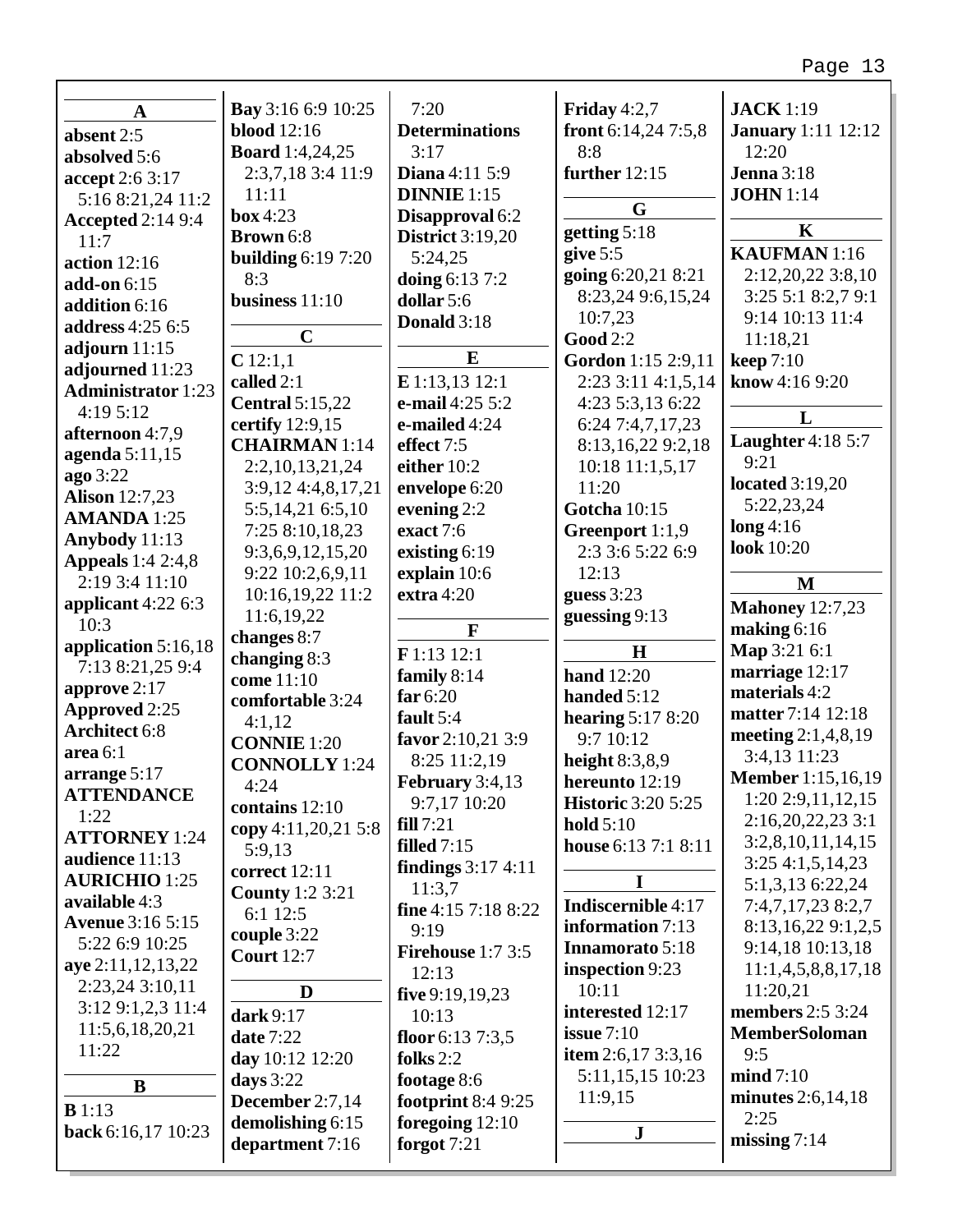| mistake 7:19             | 10:24                     | second 2:9,20 3:8           | Tax 3:21 6:1              | work 7:2,4                 |
|--------------------------|---------------------------|-----------------------------|---------------------------|----------------------------|
| month 9:18               | <b>Present</b> 1:18 2:15  | 6:13 7:3,4 11:17            | tell 6:10                 | wrong $4:25$               |
| <b>motion</b> 2:6,17 3:3 | 3:1,14 9:5 11:8           | seconded 10:24              | thank 7:23 10:21          |                            |
| 3:16 5:16 8:24           | proceedings 12:11         | <b>SECRETARY</b> 1:25       | think $4:8,88:22,23$      | $\mathbf X$                |
|                          |                           |                             |                           | x 1:3,6                    |
| 10:24 11:15              | properly 11:10            | see 2:4 7:7 10:19           | 10:17                     |                            |
| moved 2:8,19 3:7         | <b>property</b> 3:18 5:21 | <b>SESSION</b> 1:5          | <b>Third</b> 3:6 12:13    | Y                          |
| 11:16                    | 5:23,25                   | set 9:6, 9, 22, 23          | three 3:22                | yard 6:14,17,24 7:5        |
|                          | <b>public</b> 5:17 8:20   | 12:19                       | time 7:21 9:16            |                            |
| N                        | 9:7 10:12 12:8            | setback 6:14,18,24          | today $7:16$              | 7:9                        |
| $N$ 12:1                 | putting 6:12              | 7:5,9                       | <b>Tom 5:18</b>           | Yeah 3:25 4:1 5:1,3        |
| name 6:5,7               |                           | Seth 1:16 7:25              | Tonight 2:4               | 7:15 8:7,22 9:11           |
| needed 7:8               | Q                         | show $8:17$                 | transcription 12:11       | 9:14 10:9                  |
| New 1:2 3:6 12:3,8       | question 6:22             |                             |                           | yep 6:4 8:12 9:8           |
|                          |                           | shrinking 8:6               | triggers $6:17$           | 10:5,21                    |
| non-conforming           | questions 8:1             | side 6:17                   | true 12:11                | York 1:2 3:6 12:3,9        |
| 6:257:9                  | $\mathbf R$               | Sidor 5:20 6:4,7,7          | two 2:5 4:6 6:15          |                            |
| Notary 12:8              |                           | 6:12,23 7:2,6,15            | 8:13                      | ${\bf z}$                  |
| notice 6:2 7:12,12       | R 1:13 12:1               | 7:19 8:5,9,12,15            | two-family 3:19           |                            |
| noticed 7:18             | $R-23:195:23$             | 9:8,11,21 10:1,5,8          | 5:24 8:10,12              | ZBA 3:13 7:20              |
| notification 7:22        | read $4:22$               | 10:10,15,21                 |                           | <b>Zoning</b> 1:4,24 2:3,7 |
| <b>November 2:18,25</b>  | reading $4:12$            |                             | $\mathbf{U}$              | 2:18 3:4 11:9              |
| NY 1:9 5:22 12:13        | really 7:7                | site 5:17 9:13,16,23        | Uh4:4                     |                            |
|                          | <b>Reardon</b> 2:15 3:1   | 10:11                       |                           | $\boldsymbol{0}$           |
| $\mathbf 0$              |                           | $\sin 9:9$                  | <b>Uh-huh</b> 10:18       |                            |
|                          | 3:14 9:5 11:8             | solid $6:16$                | understand 7:11           | 1                          |
| O 1:13 12:1              | <b>REARDON-1:19</b>       | <b>Soloman</b> 1:20 2:16    | use $7:3$                 | 12:6                       |
| o'clock 9:9,10,23        | reducing 8:4              | $3:2,15$ 11:8               |                           | 1001-5.-2-15 3:21          |
| office 10:3              | <b>Regular</b> 1:5 2:4    | somebody 10:2,3             | $\mathbf{V}$              | $1001 - 5 - 2 - 26:2$      |
| official 7:21            | related $12:15$           | sorry $7:15$                | variance 6:1,14 7:3       |                            |
| <b>Oh</b> 7:17           | remain $8:13$             |                             | 7:8                       | 11944 1:9 3:7 5:23         |
| Okay 5:3 7:17,23         | Reporter 12:7             | <b>South 1:8 3:6 12:13</b>  | <b>Village</b> 1:1,23 2:3 | 12:14                      |
| 10:1,10,15,19            | representing 6:8          | square 8:5                  | visit 5:17 9:13,16        | 145 5:15,22                |
| 11:14                    | requires 5:25             | SS 12:4                     |                           | 148 3:16 10:25             |
|                          |                           | stake 9:25                  | vote 2:13,15,24 3:1       | 15-foot 6:16               |
| one-story 6:15           | Response 11:12            | <b>State 1:2 12:3,8</b>     | 3:12,14 4:15 5:10         | 15th 3:5,13 9:7            |
| order 2:1                | right $5:3,14,19,20$      | <b>Station 1:7 3:5</b>      | 9:3,4 10:24 11:6,7        | 10:8,20                    |
| outcome 12:18            | 7:23 8:4,20 10:17         | 12:12                       | 11:22                     | 162:25                     |
|                          | <b>Robert</b> 1:24 4:24   | stenographer 6:6            |                           | 16th 2:18                  |
| P                        | 6:8                       |                             | W                         |                            |
| P.C 6:8                  | Ryan 6:7                  | story $6:11$                | want 6:10 9:13,15         | 18 1:11 12:12              |
| p.m 1:12 2:1 3:5         |                           | <b>Streets</b> 1:8 3:6      | wanted 7:11               | $\overline{2}$             |
| 11:23                    | S                         | 12:13                       | way 12:17                 |                            |
| Pallas 1:23 4:19         | <b>SALADINO</b> 1:14      | stuff $8:19$                | we'll 5:9 9:22,23         | 22:17                      |
| 5:12                     | 2:2,10,13,21,24           | submitted 7:20              | we're 6:12,13,19,20       | 2021 2:7,14,18,25          |
| part 7:11,12             |                           | <b>Suffolk</b> 1:2 3:21 6:1 |                           | 2022 1:11 3:5,13           |
|                          | 3:9,12 4:4,8,17,21        | 12:5                        | 6:21 7:2 8:20,23          | 12:12,20                   |
| parties 12:16            | 5:5,14,21 6:5,10          | sure 3:23 4:10,15           | 9:6,12,15                 | 205 6:9                    |
| <b>PAUL</b> 1:23         | 7:25 8:10,18,23           | 6:12 9:16 10:22             | weekend 4:16              | 212:14                     |
| peruse $5:8,9$           | 9:3,6,9,12,15,20          |                             | weren't 4:3               | 21st 2:7                   |
| picked 4:2               | 9:22 10:2,6,9,11          | T                           | <b>WHEREOF 12:19</b>      |                            |
| pictures 8:16            | 10:16,19,22 11:2          |                             | wider $6:20$              | 25th 12:20                 |
| preexisting 6:25         | 11:6,19,22                | T12:1,1                     | Williams 3:18             | $\overline{\mathbf{3}}$    |
| 7:9                      | schedule 3:3 5:16         | take 5:10                   |                           |                            |
|                          |                           | taken 12:12                 | wings $6:15,15$           | 33:3                       |
| prepared 4:15            | <b>Scheduled 3:13</b>     |                             | <b>WITNESS 12:19</b>      | $3/0/0/2$ 2:15 3:1,14      |
|                          |                           |                             |                           |                            |

Г